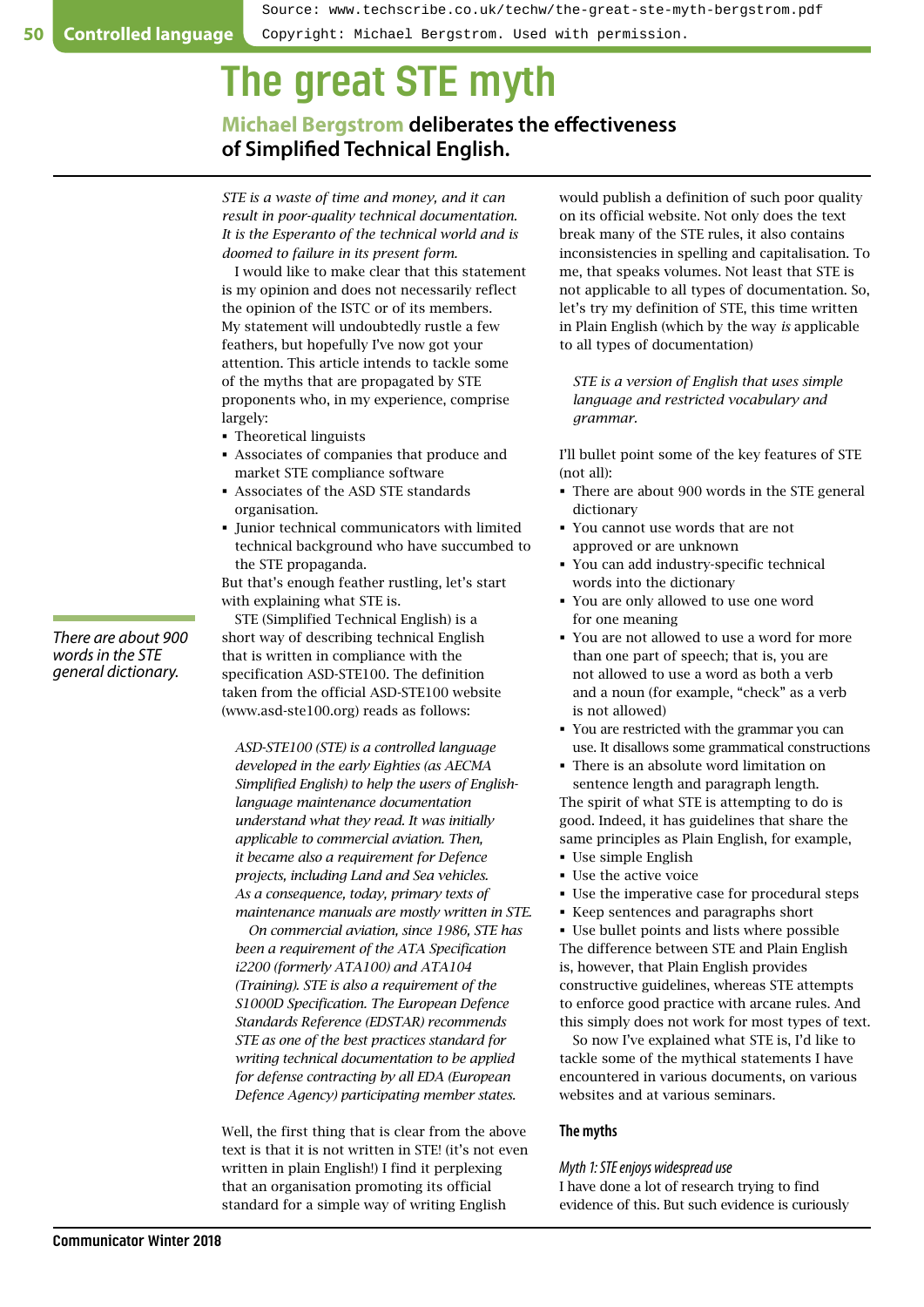elusive. I have been in search of some solid figures for a couple of years now. I have scoured the web, I have asked several STE proponents and I have even asked the standards organisation itself. But nobody has been able to (or is willing to) give me any figures supporting its "widespread use". So, until somebody can provide me with some facts (as opposed to conjecture), I am confident with my assumption that it does not enjoy widespread usage, and that it actually has a very niche market.

Allow me to qualify "widespread usage". According to the latest UK government statistics:

*At the end of June 2018, there were 4,075,891 companies on the total register and 3,798,095 on the effective register.* 

This is just incorporated companies in the UK. For the sake of simplifying this discussion, let's round it to four million. So, what would you consider widespread usage? 90%? 50%? 10%? 1%? of this number? 1%, would be 40,000 companies and 0.1% would be 4,000 companies. I would bet a significant amount of money that if the figures were available, the number of companies in the UK using STE would not even run into four figures: 400 companies (a very generous estimate) would be 0.01%. Even if it is as much as this, this does not exactly qualify as "widespread usage".

By contrast, the Plain English Campaign is proud to publish figures on its website. More than 1,600 organisations pay for the privilege of using the Plain English crystal mark, and countless other companies use Plain English but don't pay for membership or the crystal mark.

# *Myth 2: STE is good for all types of technical text* Absolutely not!

Proponents argue that the use of STE can be widened beyond procedural text to encompass all types of text. Although some companies attempt to do this, I would strongly advise them not to. STE is very bad when it comes to conveying the meaning of complex technical ideas. When you are limited to just words, without the benefit of tone of voice and human body language, it is very difficult to convey complex ideas. Words alone account for a small portion of a total communication experience. Body language and tone of voice count for the major part. But as technical communicators, we only have words, as we can't talk to our readers face-to-face. So we need to keep hold of all the tools we have to perform this difficult task.

When you read a technical description, an article, or a text book, it is very apparent that each publication has its own methods of making the text as palatable and engaging as possible. So, the text takes on a "body language" of its own. This textual body language oils the text, making it flow well and easier to understand.

The text needs the subtleties and richness that the English language provides, otherwise it becomes difficult and clunky to read.

With technical texts, you are generally not reading for pleasure. You are reading to obtain as much technical understanding for as little effort as possible. Hifalutin, complex writing, used to be fashionable, because it was considered "professional". It used to be more important to show off your literary prowess than to write English that would have the best chance of conveying a complex idea. The writing of technical descriptions should be as plain and simple as possible, but it should also use the textual body language so that it flows well and is easy to read. If you disallow most of the words in the English language, ban valid grammatical constructs, and then start replacing these with words and constructs that are not perfect but "will do", you run the risk of rendering the text difficult to read, or even worse, incomprehensible. You also run the risk of changing the meaning of the text, which of course could be a disastrous intervention.

In short, STE is only suitable for simple procedural text.

#### *Myth 3: STE improves consistency*

When surveying technical communicators with the question: "What is the most important aspect of good technical writing?" It is surprising how many come back with "consistency".

NO IT IS NOT! I argue it is better to be 90% right than 100% wrong!

The most important aspect of good technical writing is conveyance of meaning. It is true that good consistency may improve the conveyance meaning, so consistency is important if it helps in this respect. One area in which consistency is essential for the accurate conveyance of meaning is with technical terminology. It is vital that we have consistency in the terms we use to describe technical things. STE can help here if the technical terms are added to the technical dictionary. But this is not the preserve of STE. Plain English and even traditional English recommend terminology lists and glossaries to ensure that the correct term is used to describe a technical object. These terms can be put into a Plain English checker as well as an STE checker. Or they can be added to the custom dictionary of a word processor or CMS.

STE proponents will argue that STE inherently results in more consistent language than Plain English, simply because with a severely restricted word count, it must do so mathematically. However, this is not necessarily the case. When writing STE, the usual process is to:

- 1. Write normal English.
- 2. Run it through an STE checker.
- 3. Replace non-approved and unknown words for approved ones.

*When you are limited to just words, without the benefit of tone of voice and human body language, it is very difficult to convey complex ideas.*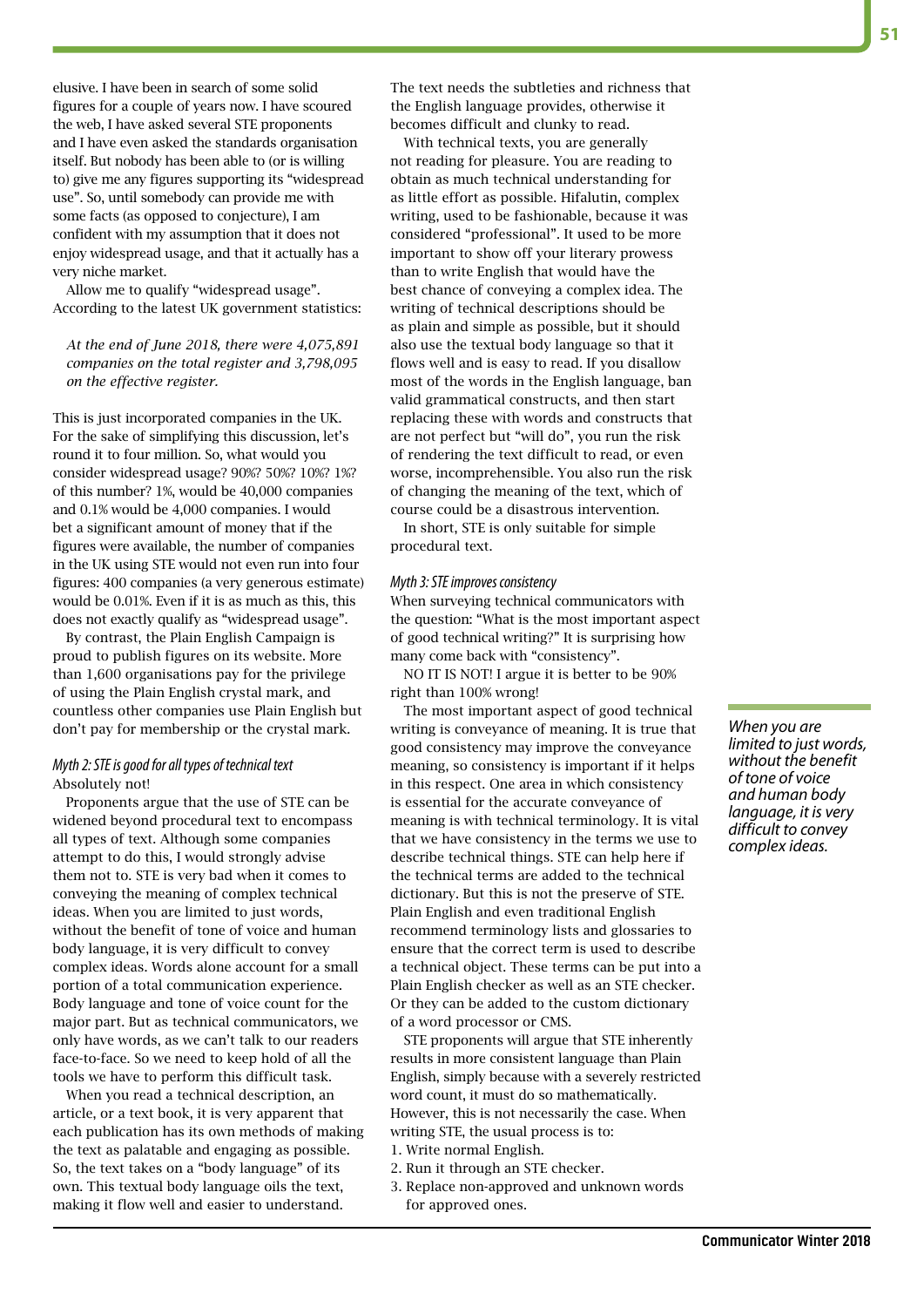- 4. Rewrite where necessary.
- 5. Check the compliance rating to ensure it has reached the set standard.

6. If it passes, continue. If it fails, go to step 3. Different technical communicators will have different interpretations of how to do this. Some may take STE very seriously and attempt to achieve more than 90% compliance. Some may take a more relaxed approach and achieve ratings of less than 70% compliance. Some will replace a non-approved word with one STE-approved word, while others may replace the same non-approved word with a different STE-approved word, while others may simply accept the non-approved word.

You can see where I am going with this can't you? Yes, it can even be detrimental with regards to consistency.

#### *Myth 4: STE is an efficient way of writing*

STE proponents will argue that using a restricted vocabulary and grammar set makes the process of documentation efficient.

It doesn't!

The implementation of STE can be immensely expensive. Yes, the standard is now free, and there are inexpensive STE checkers available (some are expensive though, so watch out!). But authoring and editing time is NOT free. It is a very expensive resource for your organisation.

Only if you have been writing STE for a long time will it be natural for you to write in STE natively. Most technical communicators will:

- 1. Write in their native "normal English".
- 2. Run the text through a STE checker.
- 3. Rewrite it to attain the required compliance level.

The amount of time this takes depends on the author's experience level. If you are inexperienced in writing STE, the overhead of achieving STE compliance can be huge. The overhead decreases as the author becomes more experienced at writing STE, but there will always be an added cost.

#### *Myth 5: STE makes text easier to translate*

This one really infuriates me! In a doomed quest to widen the uptake of STE, some bright spark decided to play the translation card. A brilliant move that has managed to fool many. The STE community now cites "translation" as one of the key "benefits" of STE. This false claim plays on the obvious principle that simple text is easier to translate than complex text. But this is the role of good technical English, NOT STE.

Let's take a step back and ask ourselves again why STE was established in the first place: to provide content in English for readers with limited English.

In other words, STE was designed to *avoid* translating material. It was never intended to be translated, and the arguments laid out in this

article also highlight why you shouldn't even attempt to translate it. But OK, for now, let's put this aside and look at the statement again:

"STE makes text easier to translate"!

This is a very sweeping and unqualified claim. Firstly, it does not state what STE is compared with. You may as well say "A 10-cm length of string is longer!" Longer than what?

Certainly, compared with legalese, Shakespearean literature, or even just badly written English, it is easier to translate. But it is certainly not easier to translate than well-written plain English. It is in fact much harder for the translators. Technical translators are trained in translating technical English into their native language. They are highly competent in the source language (they would not be translators otherwise). In general, technical translators are not trained in STE (which can be quite different and sound very "un-English"). Technical translators prefer clear, concise, well-written plain English. They do not like to translate English that is clunky and has been artificially tampered with.

#### *Myth 6: STE saves translation costs*

Well. This is certainly true if STE is used for the purpose for which it is intended; that is, to NOT translate the material in the first place! Again, the statement fails to provide the comparison baseline.

I believe this claim compares STE against what I call "traditional English" (the hifalutin literary masterpieces I mentioned earlier). If this is the case, the reduced word count may result in cheaper translations. But I can safely claim with a significant amount of authority that:

STE IS NOT CHEAPER TO TRANSLATE THAN PLAIN ENGLISH.

The two reasons that the STE proponents flaunt to back their translation claim are: 1. Reduced word count

2. More matches in translation memory. I'd like to address each point in turn:

#### Point 1: Reduced word count.

When comparing STE with Plain English, this is simply not true. In fact, STE results in a higher word count than plain English, because it disallows some words and grammatical constructs, which results in rewriting into clunkier English. Let's look at the following step of a procedure, written in plain English and then in STE.

First in plain English:

 Check the temperature. Now in STE:

Do a check of the temperature.

For this procedural step, plain English uses three words. But because STE does not allow "check" as a verb, it is replaced by "Do a check of". This results in a sentence length of twice the number of words and, therefore, *twice* the

*If you are inexperienced in writing STE, the overhead of achieving STE compliance can be huge.*